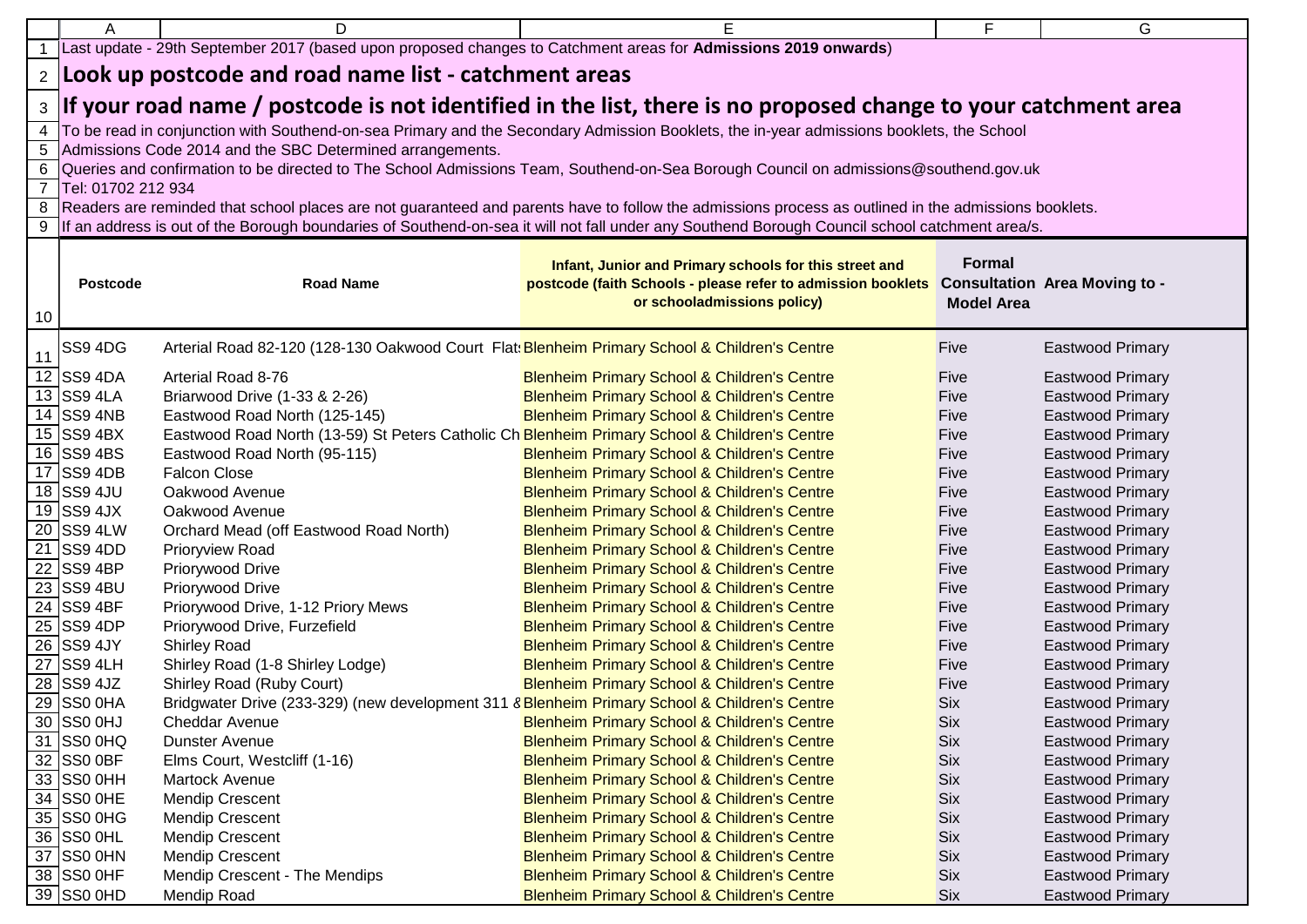|                 | Α              | D                                               | Е                                                                | F            | G                           |
|-----------------|----------------|-------------------------------------------------|------------------------------------------------------------------|--------------|-----------------------------|
|                 | 40 SS0 0EX     | Prince Avenue 592-642                           | Blenheim Primary School & Children's Centre                      | <b>Six</b>   | <b>Eastwood Primary</b>     |
|                 | 41 SS0 0EY     | Prince Avenue 648-674                           | <b>Blenheim Primary School &amp; Children's Centre</b>           | <b>Six</b>   | Eastwood Primary            |
| 42              | SS9 1NQ        | Cliffsea Grove (Evens)                          | <b>Chalkwell Hall Infant &amp; Chalkwell Hall Junior Schools</b> | <b>Three</b> | Darlinghurst Primary        |
| 43              | SS9 1NG        | Cliffsea Grove (Odds)                           | <b>Chalkwell Hall Infant &amp; Chalkwell Hall Junior Schools</b> | <b>Three</b> | Darlinghurst Primary        |
| 44              | SS9 1NB        | Dundonald Drive 14-96                           | <b>Chalkwell Hall Infant &amp; Chalkwell Hall Junior Schools</b> | <b>Three</b> | <b>Darlinghurst Primary</b> |
| 45              | SS9 1NA        | Dundonald Drive 7-97                            | <b>Chalkwell Hall Infant &amp; Chalkwell Hall Junior Schools</b> | <b>Three</b> | Darlinghurst Primary        |
| 46              | SS9 3NH        | London Road (806-846 Evens)                     | <b>Chalkwell Hall Infant &amp; Chalkwell Hall Junior Schools</b> | <b>Three</b> | Darlinghurst Primary        |
| 47              | SS9 3NQ        | London Road (850-882 Evens)                     | <b>Chalkwell Hall Infant &amp; Chalkwell Hall Junior Schools</b> | <b>Three</b> | <b>Darlinghurst Primary</b> |
| 48              | SS9 3NG        | London Road (894-912 Evens)                     | <b>Chalkwell Hall Infant &amp; Chalkwell Hall Junior Schools</b> | <b>Three</b> | Darlinghurst Primary        |
| 49              | SS9 1NE        | Lord Roberts Avenue (Evens)                     | <b>Chalkwell Hall Infant &amp; Chalkwell Hall Junior Schools</b> | Three        | Darlinghurst Primary        |
| 50              | SS9 1ND        | Lord Roberts Avenue (Odds)                      | <b>Chalkwell Hall Infant &amp; Chalkwell Hall Junior Schools</b> | <b>Three</b> | <b>Darlinghurst Primary</b> |
| 51              | SS9 3BQ        | Blenheim Chase 44-48                            | <b>Fairways Primary School</b>                                   | Four         | <b>Blenheim Primary</b>     |
| 52              | SS9 3BZ        | Blenheim Chase 5-61                             | <b>Fairways Primary School</b>                                   | Four         | <b>Blenheim Primary</b>     |
| 53              | SS9 3BH        | Blenheim Chase 60-96                            | <b>Fairways Primary School</b>                                   | Four         | <b>Blenheim Primary</b>     |
| 54              | SS9 3BY        | Blenheim Chase 63-121                           | <b>Fairways Primary School</b>                                   | Four         | <b>Blenheim Primary</b>     |
| 55              | SS9 3DA        | Blenheim Chase 6-34                             | <b>Fairways Primary School</b>                                   | Four         | <b>Blenheim Primary</b>     |
| 56              | SS9 4HT        | Flemming Crescent (110-122 evens, 127-155 odds) | <b>Fairways Primary School</b>                                   | Four         | <b>Blenheim Primary</b>     |
|                 | 57 SS9 4HR     | Flemming Crescent (3-125 odds)                  | <b>Fairways Primary School</b>                                   | Four         | <b>Blenheim Primary</b>     |
| 58              | SS9 4HS        | Flemming Crescent (6-104 evens)                 | <b>Fairways Primary School</b>                                   | Four         | <b>Blenheim Primary</b>     |
| 59              | SS9 4JE        | <b>Rayleigh Drive</b>                           | <b>Fairways Primary School</b>                                   | Four         | <b>Blenheim Primary</b>     |
| 60              | SS9 4JF        | <b>Rayleigh Drive</b>                           | <b>Fairways Primary School</b>                                   | Four         | <b>Blenheim Primary</b>     |
| 61              | SS9 3AE        | Tudor Gardens, Leigh                            | <b>Fairways Primary School</b>                                   | Four         | <b>Blenheim Primary</b>     |
| 62              | SS9 3AF        | Tudor Gardens, Leigh                            | <b>Fairways Primary School</b>                                   | Four         | <b>Blenheim Primary</b>     |
| 63              | SS9 4JA        | Woodleigh Avenue                                | <b>Fairways Primary School</b>                                   | Four         | <b>Blenheim Primary</b>     |
| 64              | SS9 4JB        | Woodleigh Avenue                                | <b>Fairways Primary School</b>                                   | Four         | <b>Blenheim Primary</b>     |
| 65              | SS9 1NR        | Chalkwell Park Drive (Porchester Court)         | <b>Leigh North Street Primary School</b>                         | <b>Two</b>   | Darlinghurst Primary        |
| 66              | SS9 1NH        | Chalkwell Park Drive 27-133                     | <b>Leigh North Street Primary School</b>                         | <b>Two</b>   | Darlinghurst Primary        |
| 67              | SS9 1NJ        | Chalkwell Park Drive 2-84                       | <b>Leigh North Street Primary School</b>                         | <b>Two</b>   | Darlinghurst Primary        |
| 68              | SS9 1NL        | <b>Chalkwell Park Drive Newbury Ct</b>          | <b>Leigh North Street Primary School</b>                         | <b>Two</b>   | Darlinghurst Primary        |
| 69              | SS9 1QY        | Leigh Hall Road (111-145 & 128-150)             | <b>Leigh North Street Primary School</b>                         | <b>Two</b>   | Darlinghurst Primary        |
| 70              | <b>SS9 1QZ</b> | Leigh Hall Road (51-109 & 56-126)               | <b>Leigh North Street Primary School</b>                         | <b>Two</b>   | Darlinghurst Primary        |
| 71              | SS9 1PU        | Leigham Court Drive 32-144 evens                | <b>Leigh North Street Primary School</b>                         | <b>Two</b>   | Darlinghurst Primary        |
|                 | 72 SS9 1PT     | Leigham Court Drive 33-127 odds                 | <b>Leigh North Street Primary School</b>                         | <b>Two</b>   | Darlinghurst Primary        |
|                 | 73 SS9 1PY     | Leighton Avenue (112-160)                       | Leigh North Street Primary School                                | <b>Two</b>   | Darlinghurst Primary        |
| 74              | SS9 1PX        | Leighton Avenue (141-191)                       | <b>Leigh North Street Primary School</b>                         | <b>Two</b>   | Darlinghurst Primary        |
|                 | 75 SS9 1QA     | Leighton Avenue (54-110)                        | <b>Leigh North Street Primary School</b>                         | Two          | Darlinghurst Primary        |
|                 | 76 SS9 1PZ     | Leighton Avenue (79-137)                        | Leigh North Street Primary School                                | <b>Two</b>   | Darlinghurst Primary        |
| 77              | SS9 3NG        | London Road (914-932 Evens)                     | Leigh North Street Primary School                                | Two          | <b>Darlinghurst Primary</b> |
|                 | 78 SS9 3NF     | London Road (938a-984 Evens)                    | Leigh North Street Primary School                                | Two          | Darlinghurst Primary        |
| 79              | SS9 3NE        | London Road (986-1026 Evens)                    | <b>Leigh North Street Primary School</b>                         | Two          | Darlinghurst Primary        |
| 80 <sub>1</sub> | SS9 1NN        | Marguerite Drive                                | Leigh North Street Primary School                                | Two          | Darlinghurst Primary        |
| 81              | SS9 1NW        | Marguerite Drive                                | <b>Leigh North Street Primary School</b>                         | Two          | Darlinghurst Primary        |
| 82              | SS9 1RR        | Oakleigh Park Drive                             | <b>Leigh North Street Primary School</b>                         | Two          | Darlinghurst Primary        |
| 83              | SS9 1RS        | Oakleigh Park Drive                             | Leigh North Street Primary School                                | Two          | Darlinghurst Primary        |
|                 | 84 SS9 1RT     | Oakleigh Park Drive                             | Leigh North Street Primary School                                | Two          | Darlinghurst Primary        |